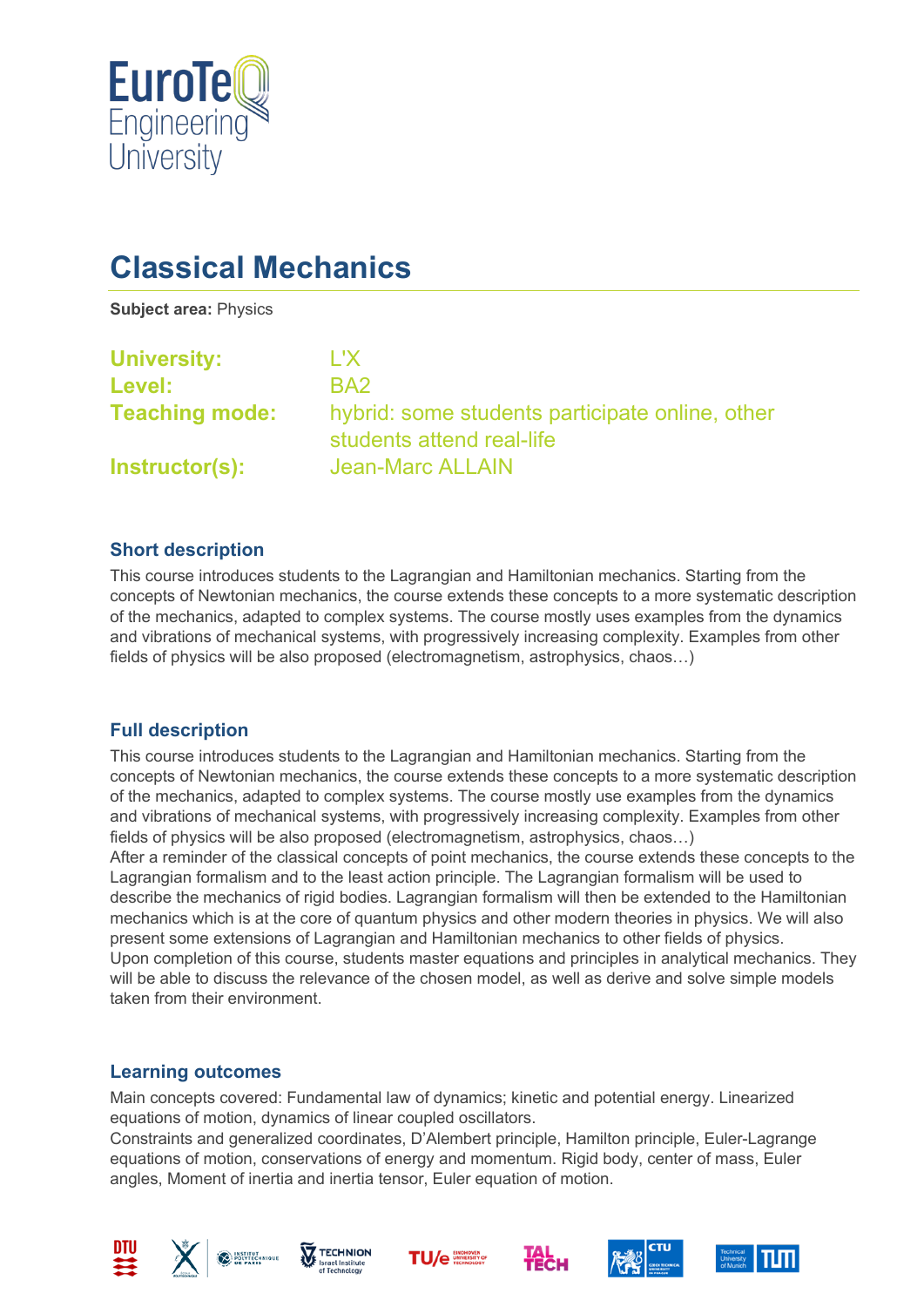

Equations of Hamilton, conservation theorem.

## **General information**

| <b>Contact hours per week:</b>   | 3.5                                                                         |
|----------------------------------|-----------------------------------------------------------------------------|
| <b>Total workload:</b>           | 49 hours + personal work (in student hours for the whole course)            |
| <b>ECTS credits:</b>             | 5                                                                           |
| Language:                        | English                                                                     |
|                                  |                                                                             |
| <b>Course start date:</b>        | 19 September 2022                                                           |
| Course end date:                 | 13 January 2023                                                             |
| Add. info about start date:      | The course should start the week of September 19, 2022                      |
| <b>Weekly teaching day/time:</b> | <b>Thursday Afternoon</b>                                                   |
| Time zone:                       | CET (Denmark, Germany, France, Netherlands, Switzerland, Czech<br>Republic) |
| <b>Further information:</b>      |                                                                             |
|                                  |                                                                             |
| <b>Prerequisites:</b>            | Newtonian mechanic lecture / Mathematical methods for physics.              |
| <b>Activities and methods:</b>   | Lectures, Exercises, Tutorial sessions                                      |
| <b>Presence on campus:</b>       | none                                                                        |
|                                  |                                                                             |
| <b>Final examination</b>         |                                                                             |
| Form:                            | written                                                                     |
| Date:                            | 16 January 2023                                                             |
| Location/format:                 | <b>TBC</b>                                                                  |
| <b>Re-sit possibility:</b>       |                                                                             |
| <b>Transcript available:</b>     | end of semester and approx. 8 weeks after the exam's date                   |
| Add. info/requirements:          | The exam will take place either the week of January 16, 2023 or the         |

# **Registration**

To register for this course, follow the registration requirements of your **home university** as specified here: [www.euroteq.eu/courses-registration.](http://www.euroteq.eu/courses-registration)









week of January 23, 2023